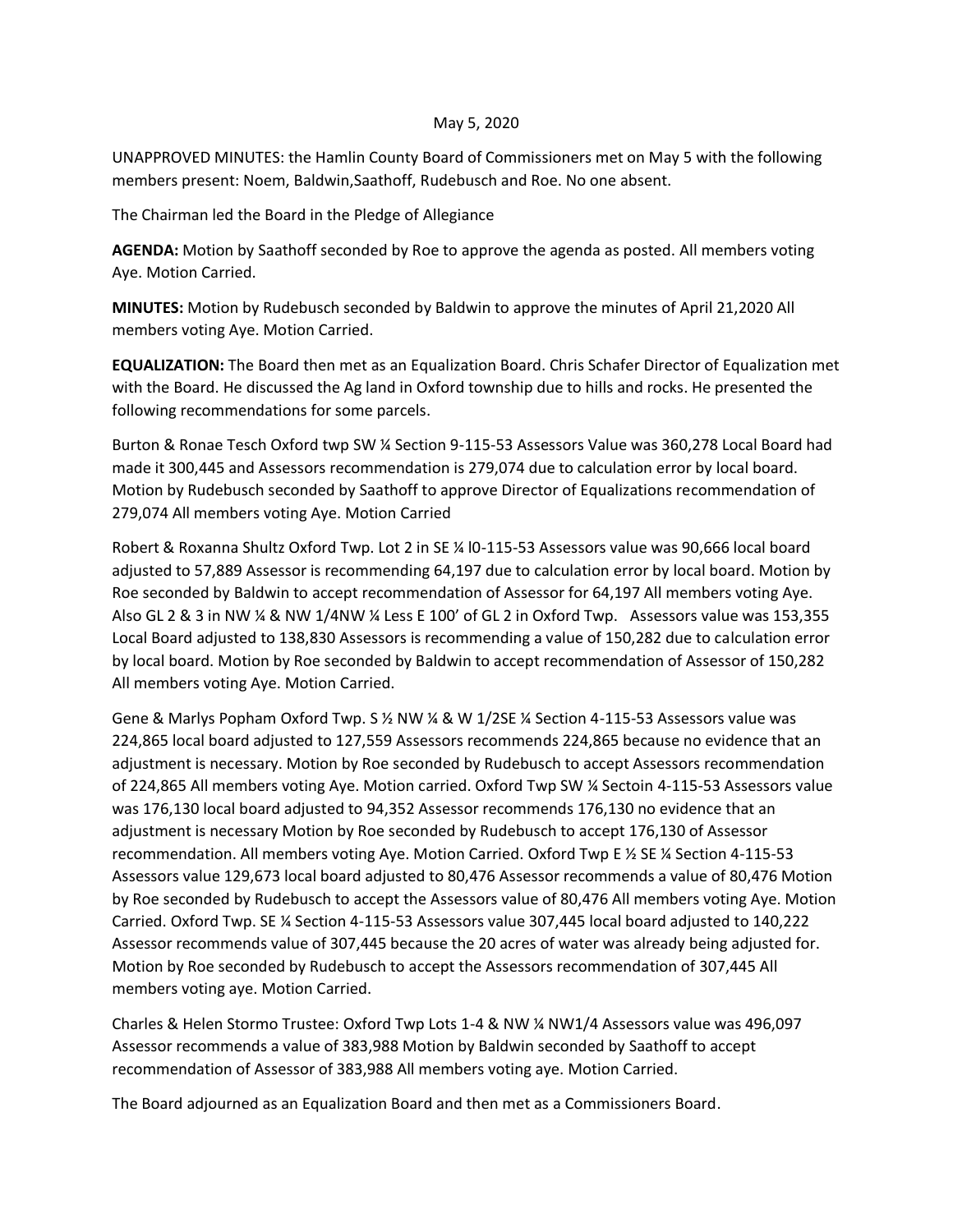**HIGHWAY DEPT:** Bryan Pedersen Highway Supt met by phone with the Board. Bryan presented a Right of Way Certificate and Utilities Certificate from the State for a Bridge Project. Motion by Rudebusch seconded by Roe to authorize the Chairman to sign the Right of Way Certificate and Utilities Certificate for Bridge Improvement Grant Project Number BRO 8029 (00)20-1 PCN 07T7 All members voting Aye. Motion Carried. He stated the haul route agreement for Loren Beld had been sent to the Zoning board.Discussion was heard by phone from local taxpayers concerning the pumping of water off of 188<sup>th</sup> St. They would like to see Clark Engineering do a plan and then see a cost estimate from Basin Construction. The Highway Supt will try to get this.

**SALARY CHANGE:** Highway Employee Daniel Platz had been here 6 months so he would get a .50 raise salary rate would be 18.56 per hr. The Board approved such.

**WEED DEPT:** Brad Anderson Weed Supervisor met with the Board by phone. He stated he working on getting all the equipment ready for spraying. The two part time summer helpers , Larry Goebel and Mike Hauge will be working again. He presented a contract with the State for spraying of the state highway right of ways. He estimated that the County would receive about 21,884.40 from his dept doing this. Motion by Roe seconded by Baldwin to authorize the Chairman to sign the Joint Powers Agreement with the State of SD through its Dept of Transportation for the County to control the growth of declared noxious weeds within the right of way of state highway routes.All members voting Aye. Motion Carried.

**PUBLIC COMMENT:** John Bjorkman met with the Board by phone. He stated he was calling because he was representing several lake residents concerning cleaning up areas around the lake. The Board called States Attorney John Delzer concerning this and he stated residents should sign a complaint and give to him. He stated not a petition but a complaint which several people could sign the same complaint. The States Attorney stated he was still working with the State on the overhead bridge by Vienna.

**SHERIFF:** Chad Schlotterbeck Sheriff met with the Board by phone. He stated the present Tasers the department has that the company changed hands and will no longer be able to certify such. Cost for four new tasers plus holsters would be about 5052.00 Motion by Baldwin seconded by Rudebusch to allow him to purchase such. All members voting Aye. Motion Carried. He is still waiting on the State to decide what they will do for COVID-19 grants. He would like to sell the 2008 Durango and the 2014 Ford Motion by Rudebusch seconded by Saathoff to declare them surplus and to advertise to sell at sealed bids. All members voting Aye. Motion Carried.

**MEETING DATE CHANGE:** The Commissioners will meet on June 9 and June 23 due to the Primary Election being on their meeting day.

Resolution No 2020-2: Motion by Saathoff seconded by Roe to approve the following Resolution No 2020-2 effective April 29,2020 All members voting Aye. Motion Carried. NOW THEREFORE, BE IT RESOLVED by the Hamlin County Commission that: 1. Effective immediately,Resolution No 2020-1 is hereby repealed. 2. Effective immediately, all Hamlin County Facilities are closed to the general public. County offices will continue to operate and conduct business by mail,email,online,by phone. 3. Effective immediately,in cases when a member (s) of the public displays symptoms of COVID-19 as specified by the SD Dept of Health, the County offices , to include the Unified Judicial System offices, are directed to refuse face-to-face/in person service and encourage the individual(s) to seek medical attention as specified by public health authorities. 4. Effective immediately,all restaurants,food courts,coffee house,bars,breweries, distilleries,wineries,clubs,cafes and other similar places of public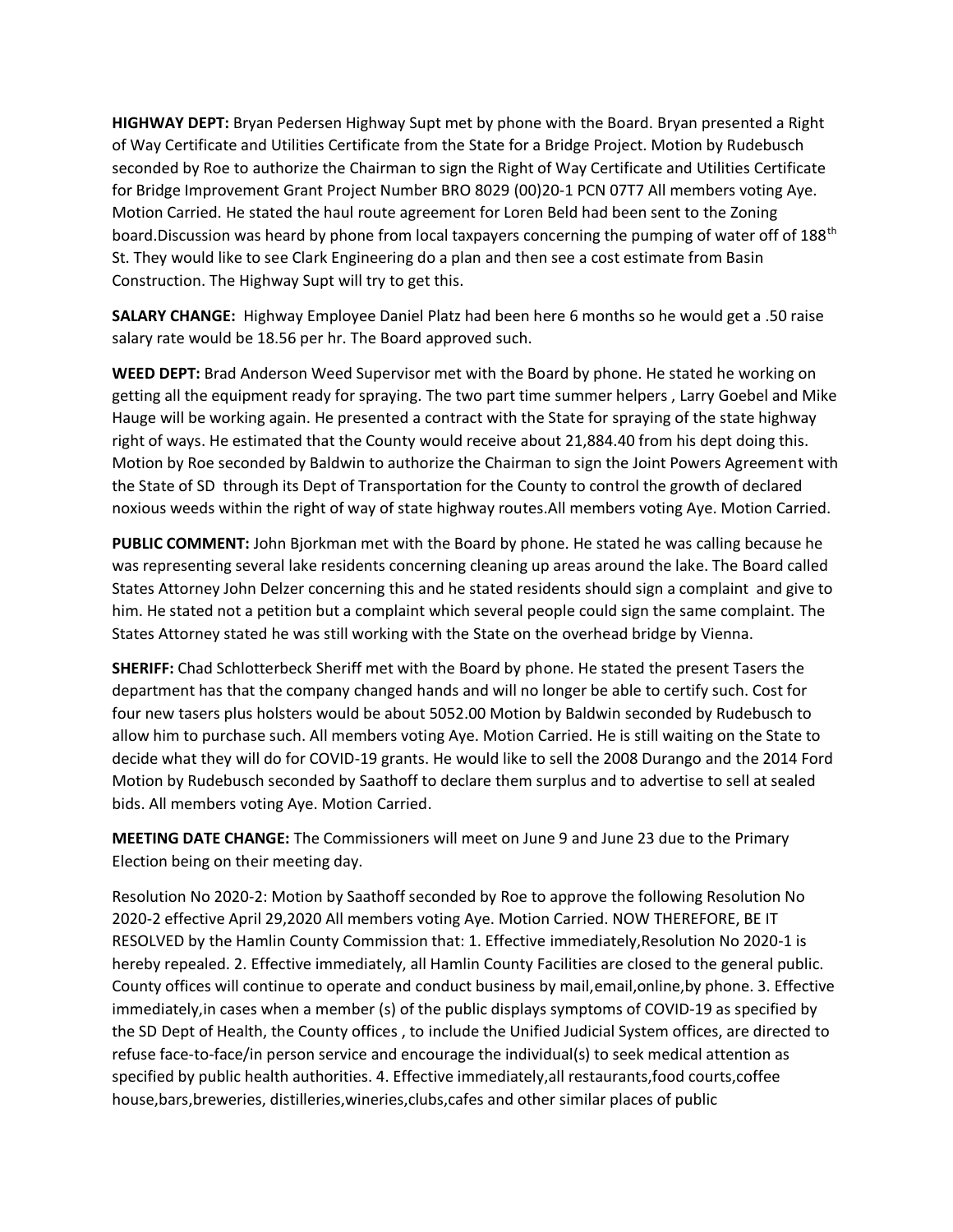accommodations offering food and beverage for on-site consumption,including any alcohol licensees with on-sale privileges are strongly urged to apply social-distancing guidelines promulgated by the Governor's Executive Orders concerning the COVID-19 crisis, the CDC and SD Dept of Health in their places of business. 5. This Resolution shall remain in effect until such time as it is amended or repealed. 6. Any violation of this Resolution is subject to the general penalty provision in SDCL 7-18A-32 Each day a violation of this Resolution is allowed to occur is considered a separate offense. BE IT FURTHER RESOLVED, that this Resolution is necessary for the immediate preservation of the public peace,health,safety and welfare of Hamlin County and shall become effective immediately upon passage Dated this 29th day of April 2020 Douglas Noem Chairman Attest Dixie Opdahl Auditor

**ROBERTS COUNTY JAIL:** Motion by Saathoff seconded by Baldwin to authorize the Chairman to sign the Agreement with Roberts County Detention Center to use if needed. All members voting aye. Motion Carried. The charge for such is 80.00 per day for adult prisoners and 195.00 per day for juvenile prisoners. This would only be charged if a prisoner is held there.

**AUTOMATIC SUPPLEMENT:** Motion by Roe seconded by Rudebusch to make an automatic supplement of 1071.74 to the Sheriffs Budget (101-211-411) and to the revenue source of 101-331.90 from Highway Safety Grant. All members voting Aye. Motion Carried.

**WIC CONTRACT:** Motion by Rudebusch seconded by Baldwin to authorize the Chairman to sign the Agreement with the SD Dept of Health to reimburse Hamlin County of all WIC expenses . This is no cost to the County. All members voting Aye. Motion Carried

**PLAT:** Motion by Baldwin seconded by Rudebusch to approve the plat of Lot 1 of Kangas Addition in the Sw  $\frac{1}{4}$  of Section 24, T113N, R54W of the 5<sup>th</sup> PM Hamlin County SD All members voting Aye. Motion Carried.

**EXECUTIVE SESSION:** Motion by Rudebusch seconded by Roe to go into executive session at 12:00 for personnel reasons 1-25-2 (1) The Chairman declared them out at 12:10

**TREASURER:** Jessica Trautner, Treasurer requested permission to hire a part time person in her office. The Board approved such.

**FUEL QUOTES:** April 14 in Hayti Diesel Hamlin Co Farmers Coop 1.70 Farmers Union 1.77 April 14 in Hayti E-30 Gas Hamlin Co. Farmers Coop 1.00 Farmers Union no bid April 16 in Hazel Diesel Hamlin Co Farmers Coop 1.73 Farmers Union 1.69 All quotes do not contain certain taxes

## **CLAIMS PAID:**

COMMISSIONERS: Jay Baldwin mileage 10.92 Dakotan publishing 208.78 Hamlin County Publishing 743.42 Leland Roe mileage 16.80 Douglas Noem mileage 25.20 Randall Rudebusch mileage 28.56 Larry Saathoff mileage 23.52 Total gross salaries for complete dept 4975.00 benefits 1192.40 Total Commissioners expense 7224.60

ELECTIONS: Hamlin Co Farmers Coop gas 16.08 Hamlin County Publishing 47.34 McLeods printing supp 565.29 total election expense 628.71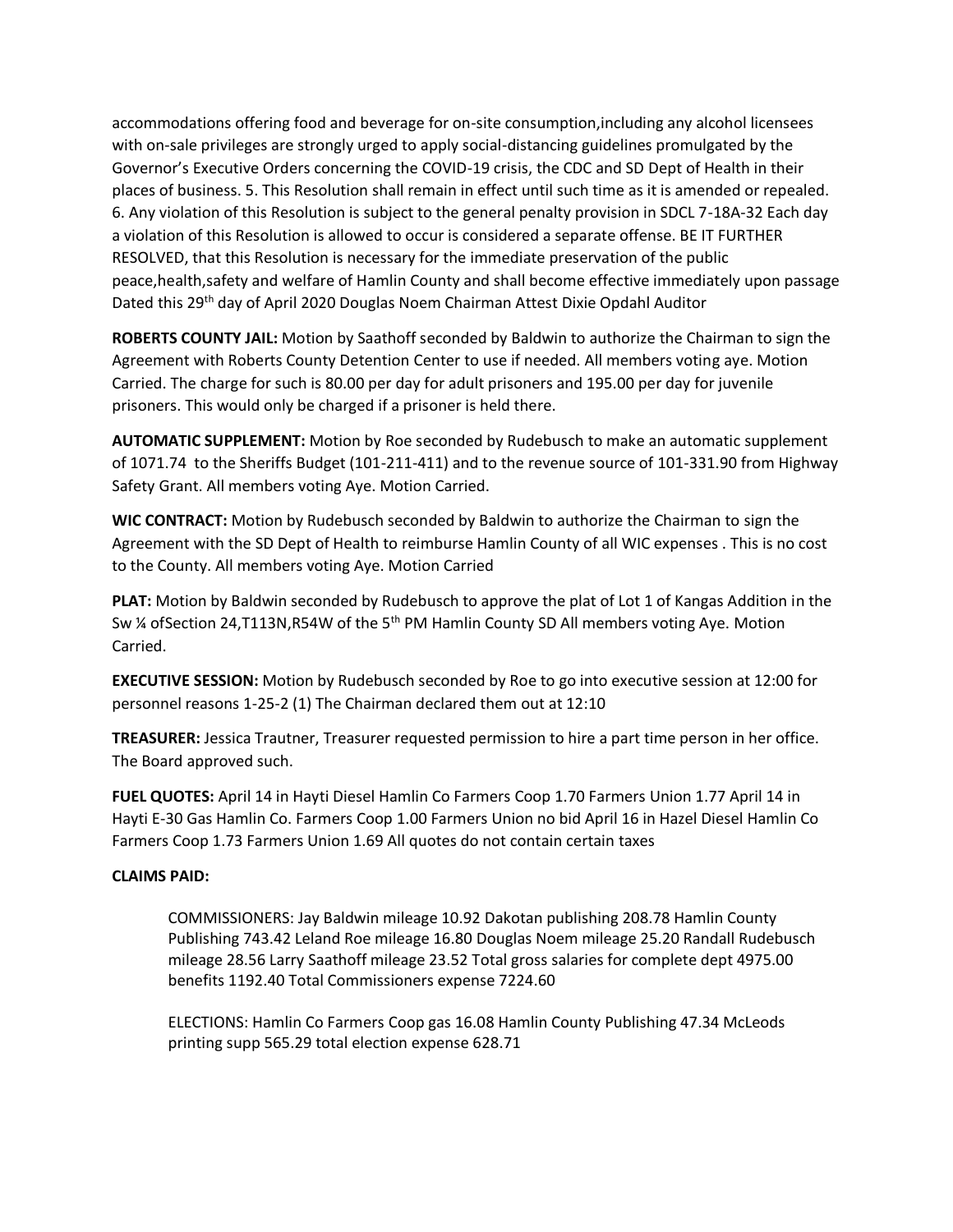AUDITOR: ITC phone 50.09 Office Peeps supp 33.10 PMB state access 10.00 W.W. Tire supp 92.66 Total gross salaries for complete dept 4371.13 benefits 334.40 Total Auditors expense 4891.38

TREASURER: ITC phone 96.49 Office Peeps 3.36 PMB state access 10.00 W.W. Tire supp 92.66 Total gross salaries for complete dept 6756.97 benefits 2312.65 Total Treasurers expense 9272.43

POSTAGE: Quadient postage 1493.74

STATES ATTORNEY: Delzer Law Secretary 750.00 ITC 87.63 total gross salaries for complete dept 5150.20 benefits 1331.80 Total States Attorney expense 7319.63

COURT APPOINTED ATTORNEY: Bratland Law 1511.30 Kennedy Pier 100.00

COURTHOUSE MAINT: Brians Glass supp 420.00 Culligan water 56.75 Hayti Town water & sewer 35.50 Hillyard supp 179.00 ITC internet 45.69 Menards supp 188.74 Star Laundry floor mats 180.95 Trane repair 381.78 Total gross salaries for complete dept 2919.30 benefits 1018.54 total Courthouse Maint expense 5426.55

ASSESSOR: Hamlin Co Farmers Coop gas 14.05 ITC phone 136.33 Office Peeps supp 180.03 Total gross salaries for complete dept 10,854.50 benefits 3243.06 Total Assessors expense 14,437.97

REGISTER OF DEEDS: ITC phone 55.34 Microfilm Imaging rental 347.00 PMB state access 10.00 W.W. Tire supp 92.66 Total gross salaries for complete dept 3925.75 benefits 535.87 Total Register of Deeds expense 4966.62

SHERIFF: Farmers Union gas 228.60 Galls supp 195.49 Pheasantland Industries supp 233.34 Menards supp 76.97 Pheasantland supp 67.39 SD DOT gas 184.07 Two Way repairs 619.22 Watchguard supp 50.00 Total gross salaries for complete dept 26,059.55 benefits 6593.60 Total Sheriffs expense 34,308.23

VETERANS SERVICE: Total gross salaries for complete dept 950.00 benefits 249.12

JAIL: Codington County Jail 1360.00 Prairie Lakes blood test 85.00

CORONER: Fee 100.00 benefit 7.56

POOR: Codington County prisoners medicine 1.89 Crawford-Osthus funeral 1500.00

NURSE: total gross salaries for complete dept 1837.50 benefits 880.56

LIEAP: ITC phone 52.54

MENTALLY ILL: Yankton County prof serv 112.80

EXTENSION: ITC phone 97.99 W.W Tire supp 92.66 Total gross salaries for complete dept 2982.50 benefits 1030.70 Total Extension expense 4203.85